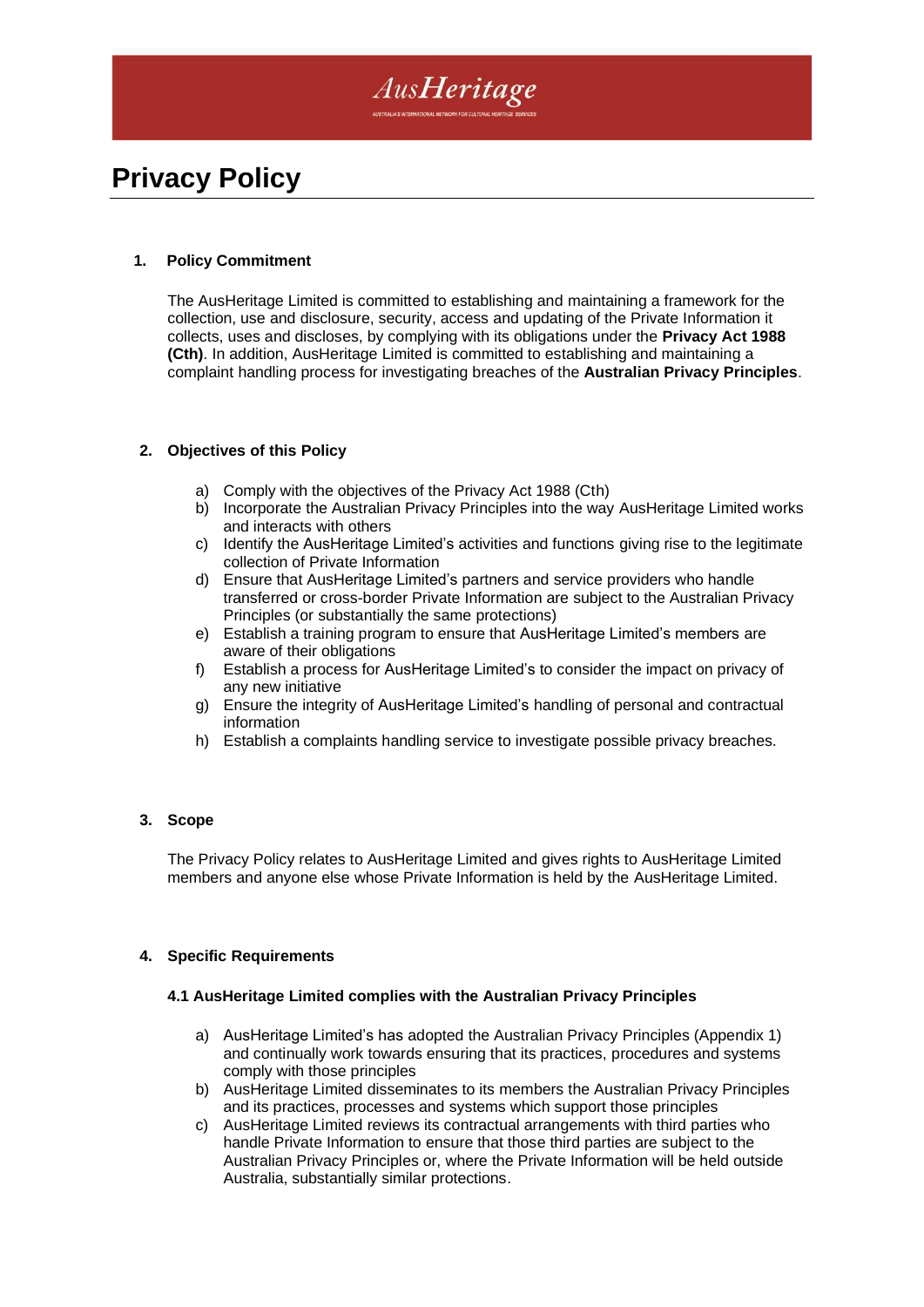- d) AusHeritage Limited will consider the impact of any new initiative, process or system on the Australian Privacy Principles and the integrity of Private Information protection.
- e) We review our compliance with the Australian Privacy Principles, including our obligation to review this policy regularly

AusHeritage

#### **4.2 Under the Corporations Act 2001 AusHeritage Limited collects, uses and discloses, holds and destroys Private Information related to its functions and activities.**

- a) AusHeritage Limited collects and maintains and discloses Private Information related to the following functions and activities:
	- Recruitment
	- Membership
	- Directors
	- Ticketing
	- Marketing
	- Events
	- Company records *ie. AusHeritage Limited is required to provide the Australian Securities & Investments Commission (ASIC) Private information regarding all Directors including full name, address and date of birth*
- a) We are open and transparent about the management of Private Information, and we have identified the type of Private Information we collect, how it's collected and how it's used and disclosed (Appendix 2 – Collection, Use & Disclosure of Personal Information Disclosure Document, which is updated from time to time). We take strict steps to protect Private and Company Information which we hold from misuse, interference, loss, unauthorised access, modification or disclosure and may hold Private Information in the following ways:
	- Email (secured server/Company secretary)
	- Hard drive (secured server/Company secretary)
	- Physical files (physically secured/Company secretary and archive)
- d) We delete Private Information securely. We will periodically review Private Information that we hold. Where we no longer require such information for any purpose for which the information was collected, or information has been updated with new Private Information, we will take steps to immediately destroy or de-identify the old information.

#### **4.3 How do I access and update my Private Information?**

a) Requests for access or updating may be made by the Company secretary or by any member and should be forwarded to the Company secretary using any of the following methods:

By email to the Company secretary – Penny Tripp ptripp@unimelb.edu.au

#### **4.4 How can a complaint be made about a breach of the Australian Privacy Principles affecting Private Information?**

a) Any member may contact the Chairman or Company secretary to discuss any concerns over AusHeritage Limited's handling of Private Information.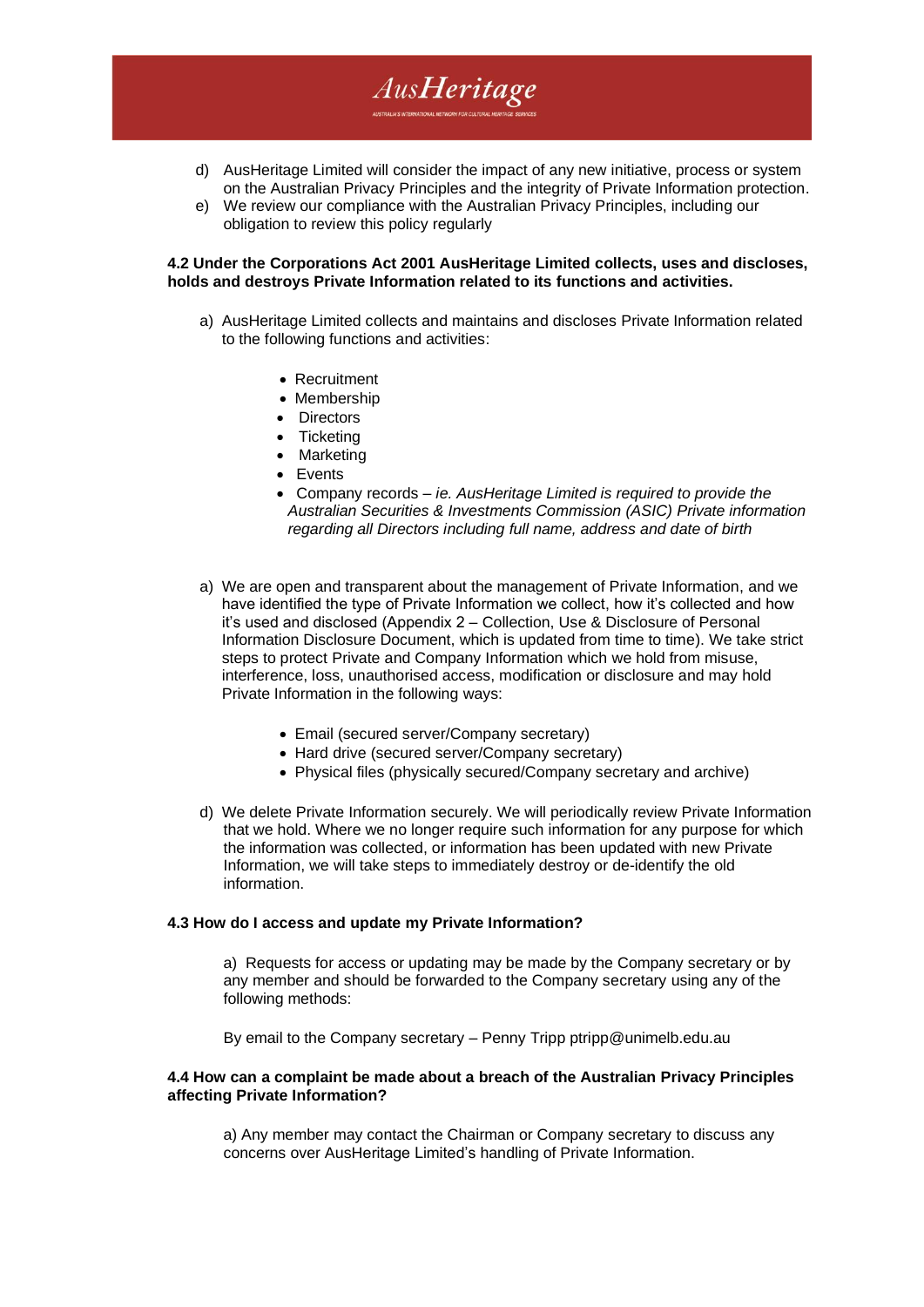

b) Alternatively, any member may lodge a complaint with the Company secretary, in writing.

#### **4.4.1 How will a complaint be handled?**

The Company secretary will bring any complaints to the notice of the AusHeritage Limited Board in a timely manner and will list any complaint on the Agenda for discussion at the next Board meeting after receipt of any complaint:

- The Company secretary will acknowledge receipt of the complaint in writing
- The Company secretary may undertake an investigation or engage an appropriate investigator to prepare a report for the AusHeritage Limited Board meeting at which the complaint is scheduled to be discussed
- The report is to include an opinion as to whether the AusHeritage Limited has breached an Australian Privacy Principle
- The AusHeritage Limited Board will consider a remedy or action to be taken

• The Company secretary will communicate the decision of the AusHeritage Limited Board to the person making the complaint

#### **5. Definitions**

**Australian Privacy Principles** or APP means those principles set out in Schedule 1 of the Privacy Act, which are reproduced in Appendix 1**.** 

#### **AusHeritage Limited means AusHeritage Ltd (**ACN 071 155 701)

**Personal Information** means information or an opinion about an identified individual, or an individual who is reasonably identifiable: a) whether the information or opinion is true or not; and b) whether the information or opinion is recorded in a material form or not.

**Privacy Act** means the Privacy Act 1988 (Cth).

**Privacy Officer** means the person performing the role of Privacy Officer from time to time which would normally be the Company secretary. Private Information means Personal Information and Sensitive Information.

**Personal Information** means:

- (ii) Full name
- (iii) Date of birth
- (iv) Private address
- (v) Names of family members
- *(vi)* Names of employers. *Also refer to Article 8.12 (Associate of Auditor not to be Director) of the Constitution of AusHeritage Ltd. (Dated November, 2020)*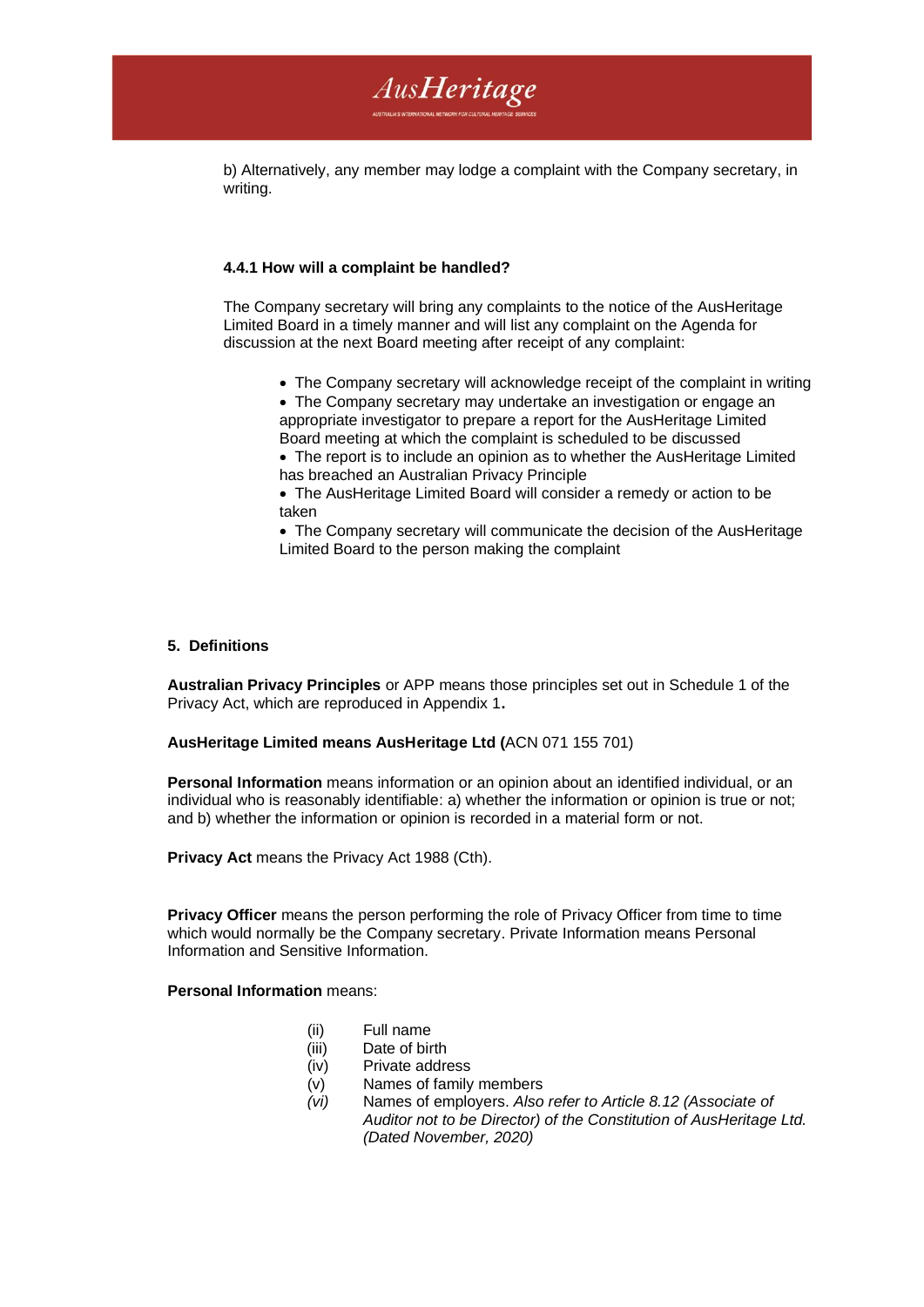

#### **Sensitive Information** means:

- a) information or an opinion about an individual's:
	-
	- (i) racial or ethnic origin; or<br>(ii) political opinions or mem political opinions or memberships of political organisations; or
	- (iv) religious beliefs or affiliations; or
	- (v) philosophical beliefs; or
	- (vi) memberships of a union; or
	- (vii) memberships of a professional or trade association; or
	- (viii) sexual orientation or practices; or
	- (ix) criminal record (that is also personal information); or
- b) health information about an individual.

#### **6. References**

Privacy Act 1988 (Cth) Privacy Amendment (Enhancing Privacy Protection) Act 2012 Corporations Act 2001 (Cth)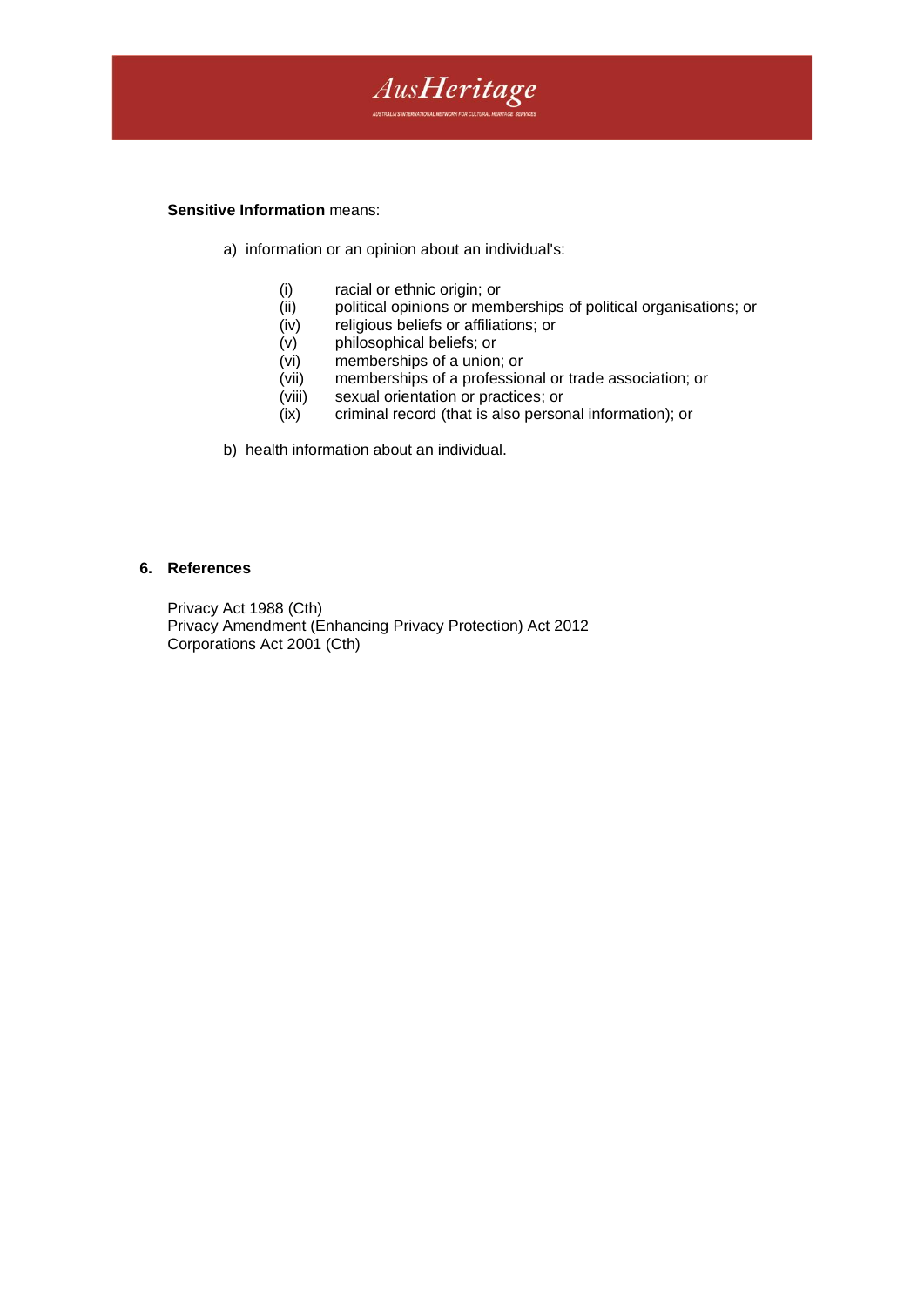

#### **Appendix 1 - Australian Privacy Principles**

<https://www.oaic.gov.au/privacy/australian-privacy-principles>

The Australian Privacy Principles are:

Australian Privacy Principle 1—open and transparent management of personal information Australian Privacy Principle 2—anonymity and pseudonymity Australian Privacy Principle 3—collection of solicited personal information Australian Privacy Principle 4—dealing with unsolicited personal information Australian Privacy Principle 5—notification of the collection of personal information Australian Privacy Principle 6—use or disclosure of personal information Australian Privacy Principle 7—direct marketing Australian Privacy Principle 8—cross-border disclosure of personal information Australian Privacy Principle 9—adoption, use or disclosure of government related identifiers Australian Privacy Principle 10—quality of personal information Australian Privacy Principle 11—security of personal information Australian Privacy Principle 12—access to personal information Australian Privacy Principle 13—correction of personal information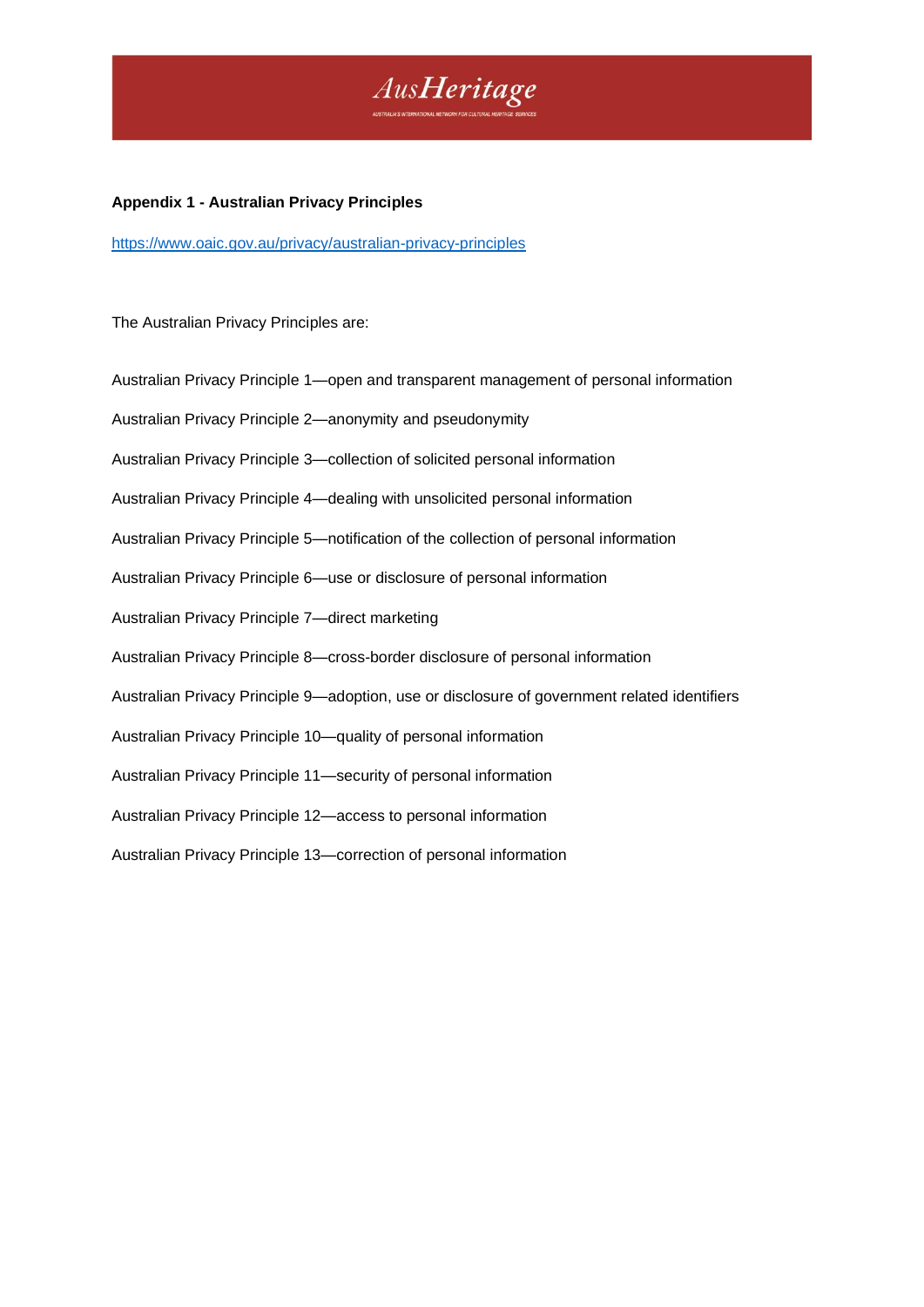

## **Appendix 2 – Collection, Use & Disclosure of Personal Information Disclosure Document**

| <b>Type of personal</b><br>information collected                                                                                                                                                         | How the personal<br>information is<br>collected                                     | Why the personal<br>information is<br>collected   | How the personal<br>information is used                                                         | How the personal information is<br>disclosed (with consent where<br>required)                                                                                          |
|----------------------------------------------------------------------------------------------------------------------------------------------------------------------------------------------------------|-------------------------------------------------------------------------------------|---------------------------------------------------|-------------------------------------------------------------------------------------------------|------------------------------------------------------------------------------------------------------------------------------------------------------------------------|
| <b>Recruitment</b>                                                                                                                                                                                       |                                                                                     |                                                   |                                                                                                 |                                                                                                                                                                        |
| Name, contact details, work<br>history, references                                                                                                                                                       | Recruitment records -<br>resume, application letter                                 | To determine the<br>suitability for the role      | To inform the interview panel and the<br>interview process                                      | May be disclosed to referees to enable references to<br>be checked and verified. May be disclosed to<br>internal stakeholders with a role in employment<br>activities. |
| Name, contact details,<br>qualifications, occupation,<br>position and work history,<br>employers, business name and<br><b>ABNs, professional services</b><br>and products offered, names of<br>referees. | Application form, Curriculum<br>vitae, referees letters.                            | Record keeping,<br>assessment of<br>applications, | To inform the AusHeritage Pty Ltd<br>Board.                                                     | May be disclosed to referees to enable references to<br>be verified. May be disclosed to internal<br>stakeholders.                                                     |
| Regulatory compliance - ASIC, ATO and other                                                                                                                                                              |                                                                                     |                                                   |                                                                                                 |                                                                                                                                                                        |
| Director name, address, date of<br>birth                                                                                                                                                                 | Company secretary or<br>treasurer requests Directors<br>to provide this information | Legal requirement                                 | To inform regulatory compliance                                                                 | May be disclosed to third parties who provide goods<br>or services associated with regulatory compliance.<br>May be disclosed to enable regulatory compliance.         |
|                                                                                                                                                                                                          |                                                                                     |                                                   |                                                                                                 |                                                                                                                                                                        |
| AusHeritage membership                                                                                                                                                                                   |                                                                                     |                                                   |                                                                                                 |                                                                                                                                                                        |
| Name, contact details,<br>occupation, membership of<br>other organisations                                                                                                                               | Membership application<br>forms                                                     | To facilitate membership                          | Invitations to events, voting rights,<br>AGM notifications, may be used for<br>direct marketing | May be disclosed to third parties who provide goods<br>or services associated with membership.<br>Member list published on website and marketing<br>materials.         |
|                                                                                                                                                                                                          |                                                                                     |                                                   |                                                                                                 |                                                                                                                                                                        |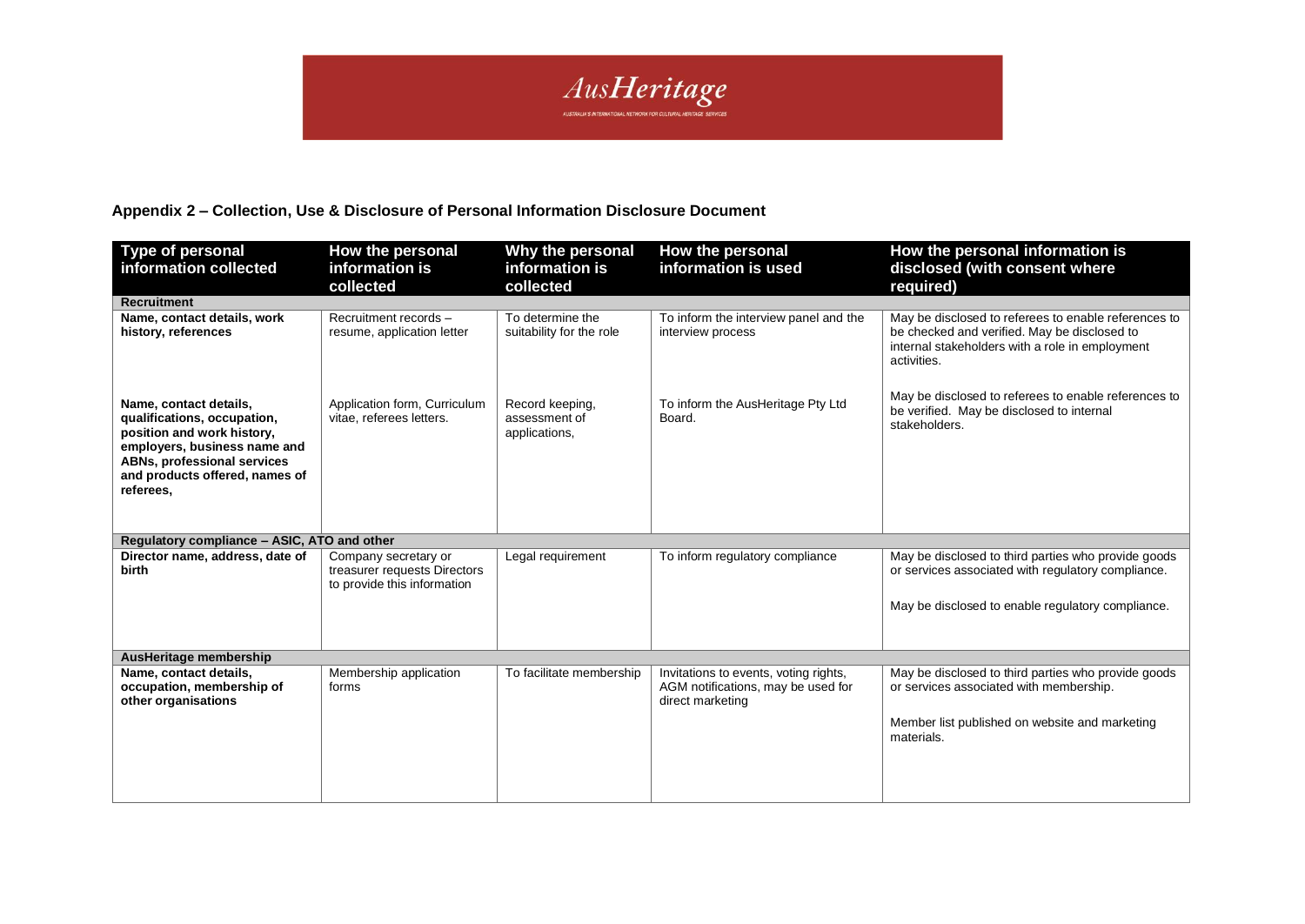

| Payment credit card number<br>and holder details.                               | Member forms, online or<br>hard copy, and payments<br>made over the phone.                                                                                 | To facilitate membership<br>payment                                                                                                                           | To facilitate payment.                                                       | Payment details securely disclosed to the bank<br>using data encryption.<br>May be disclosed to Third parties who provide goods<br>and services associated with membership and<br>heritage.                                                             |
|---------------------------------------------------------------------------------|------------------------------------------------------------------------------------------------------------------------------------------------------------|---------------------------------------------------------------------------------------------------------------------------------------------------------------|------------------------------------------------------------------------------|---------------------------------------------------------------------------------------------------------------------------------------------------------------------------------------------------------------------------------------------------------|
| <b>AusHeritage Marketing activity</b>                                           |                                                                                                                                                            |                                                                                                                                                               |                                                                              |                                                                                                                                                                                                                                                         |
| Photographs and reports of<br>activities<br>Data collection                     | Photographers operating<br>during events and missions.<br>Rapporteurs to write up a<br>summary of salient points<br>Forms, event registrations,<br>cookies | To analyse and promote<br>the activities of<br>AusHeritage Limited                                                                                            | May be used in promotional material                                          | May be disclosed to third parties who provide goods<br>or services associated with membership promotion,<br>including printing, advertising and mail house<br>organisations, and displayed on the internet.<br>May be added to the AusHeritage Website. |
| <b>Events</b>                                                                   |                                                                                                                                                            |                                                                                                                                                               |                                                                              |                                                                                                                                                                                                                                                         |
| Name, contact details                                                           | Event booking registration                                                                                                                                 | To assist in the<br>facilitation of events, and<br>for direct marketing<br>purposes                                                                           | To assist in the facilitation of events.<br>May be used for direct marketing | May be disclosed to third parties who provide goods<br>or services associated with the delivery of events.                                                                                                                                              |
| <b>Work Health and Safety</b>                                                   |                                                                                                                                                            |                                                                                                                                                               |                                                                              |                                                                                                                                                                                                                                                         |
| Name, contact details, witness<br>details, incident details<br>including injury | Incident report<br>COVIDsafe data collection<br>for in-person meetings and<br>events                                                                       | To investigate the<br>incident and determine<br>root cause. To manage<br>and control risks<br>To comply with<br>government direction in<br>COVIDsafe planning | May be used to manage WHS & Risk                                             | May be disclosed to medical personnel and<br>government or legal representatives                                                                                                                                                                        |